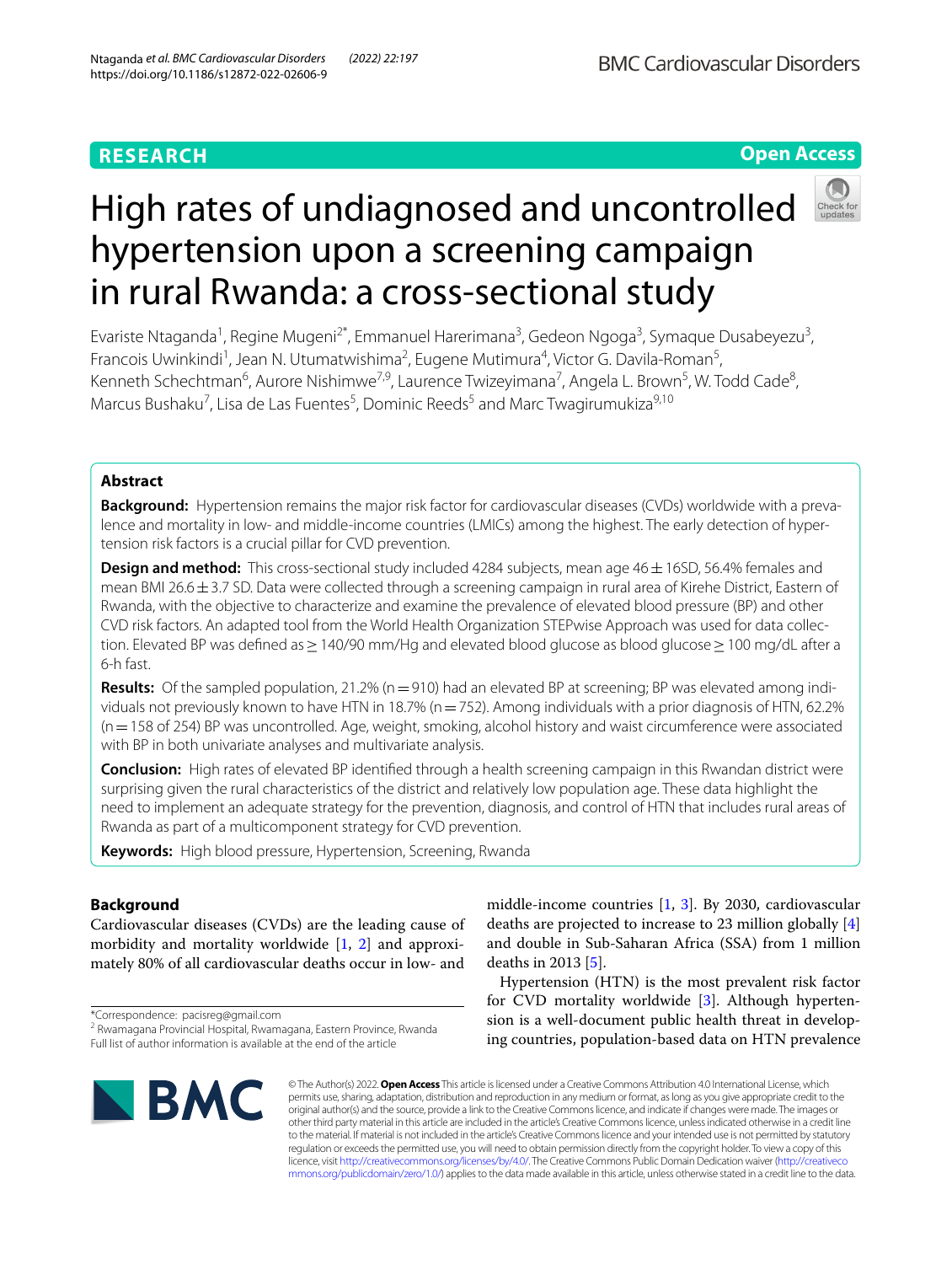is scarce from SSA. Based on one report, the estimated prevalence of HTN in SSA is 16.2%, ranging from 10.6% in Ethiopia to 29.6% in Ghana. In SSA, the prevalence of HTN is also higher in urban (20.7%) compared with rural (13.7%) areas [[6\]](#page-8-5), a diference generally attributed to lifestyle changes commonly associated increasing urbanization (physical inactivity, obesity, smoking, and alcohol consumption) [[7\]](#page-8-6). Similar to other LMICs, Rwanda is experiencing epidemiological transition in urban areas with changes in lifestyle behaviors which portends increased healthcare burden, morbidity, and mortality from CVDs.

Early detection and management remain a key costefective strategy for the prevention of chronic CVDs [\[6](#page-8-5), [8,](#page-8-7) [9](#page-8-8)]. However, there is a lack of data on the prevalence of CVD risk factors among adults living in remote rural areas which are less geographically accessible. This fundamental data gap hampers eforts to characterize the CVD risk profle in mainly rural regions, further impeding efforts to establish appropriate preventive measures targeting these underserved populations [[1,](#page-8-0) [10](#page-8-9)]. To bridge this gap, this study aimed to measure the rates of and risk factors for HTN in people living in a rural area of Rwanda through a screening campaign the Kirehe District, an eastern province of Rwanda.

#### **Methods**

### **Study design and procedures**

This was a cross-sectional study that included adult  $(≥18$  years) Rwandan people who participated in campaign on voluntary basis for fve days from 23rd to 29th September, 2018. The study design followed the other reported screening studies design [\[11](#page-8-10)]. In addition, it has integrated elements from Health Beliefs Model (HBM) [[12\]](#page-8-11) to explore the rates and predictors of HTN in the community. The screening was conducted by trained volunteers (medical students and nurses) from health centers (HCs) in the Kirehe district hospital catchment area. The core role of the Kirehe district leadership was to arrange with local authorities to sensitize and invite people for screening by using local and public communications and radio publicity spots. The screening site was designed by HCs leadership and staff of Rwanda Biomedical Centre (RBC), a government institution under the Ministry of Health responsible for implementing health polices and health services in the community.

## **Study setting**

The study was conducted in 8 sectors in the Kirehe District that were systematically selected. The Kirehe District, one of the rural area districts situated in Eastern province of Rwanda bordering Tanzania, covers a total area of 1118.5  $\mathrm{Km}^2$  with a population of 340,983 (52% female) according to National Institute of Statistics of

Rwanda (NISR). Ninety percent (90%) of the economic activity in the district depends on agriculture and livestock [[13\]](#page-8-12).

# **Data collection**

Data collection was done after verbal consent of participants by using an adapted World Health Organization STEPwise Approach to NCD Risk Factor Surveillance tool [\[14\]](#page-8-13). Data collected included demographics, social history of alcohol intake and smoking, prior history of hypertension, and time since last meal. Measurements included anthropometrics, blood pressure and blood glucose. After a resting in a seated position for 5 min, blood pressure (BP) was taken three times separated by 1 min following a standardized protocol with a calibrated and automated BP machine (Omron M2, Kyoto, Japan). The mean of the 2nd and 3rd readings was recorded. Waist circumference (WC) was measured in triplicate at the level of the midpoint between the lower margin of the last palpable rib and the top of the iliac crest after expiration using a 203 cm Seca® measuring tape (all Seca GmbH & Co. KG., Hamburg, Germany); the mean of the three WC measures was used for analysis [[15\]](#page-8-14). Weight was measured using a digital Seca® 813 scale and height using a Seca® 213 stadiometer. As the BP measures were taken casually and do not necessarily refect a well-established hypertension diagnosis [[16](#page-8-15)], we used the term of "Elevated BP" to refect a systolic BP greater than or equal to 140 mmHg and/or a diastolic BP greater than or equal to 90 mmHg [\[17,](#page-8-16) [18\]](#page-8-17). This definition of elevated BP has nothing do with the defnition of hypertension staging, used in some guidelines [\[16](#page-8-15)]. Data on the use of anti-hypertensive medications was not collected; a separate question surveyed whether the subject had ever been diagnosed with HTN.

A screening blood glucose (BG) was measured using a portable-battery driven Accu-Check® Aviva (Roche Diagnostics GmbH, Mannheim, Germany); the number of fasting hours as recorded and categorized form 0–6 h and 6 h and above (6 h corresponding to the night period from midnight to 6.00 a.m. where no food intake is usually expected). This was decided after the pilot where we found most of participant not remembering the exact time of their last food intake (not only food or meal but also including all kinds of mouth intake, a common situation in rural families).

As the BG measures were taken casually and do not necessarily refect a well-established diabetes diagnosis [[19\]](#page-8-18), we used the term "elevated blood glucose" to reflect glycaemia greater than or equal to 100 mg/dL [[19](#page-8-18)[–21](#page-8-19)]. Participants who had elevated BP or self-reported use of HTN medications or had elevated BG were referred to the nearest health center for regular follow-up. Those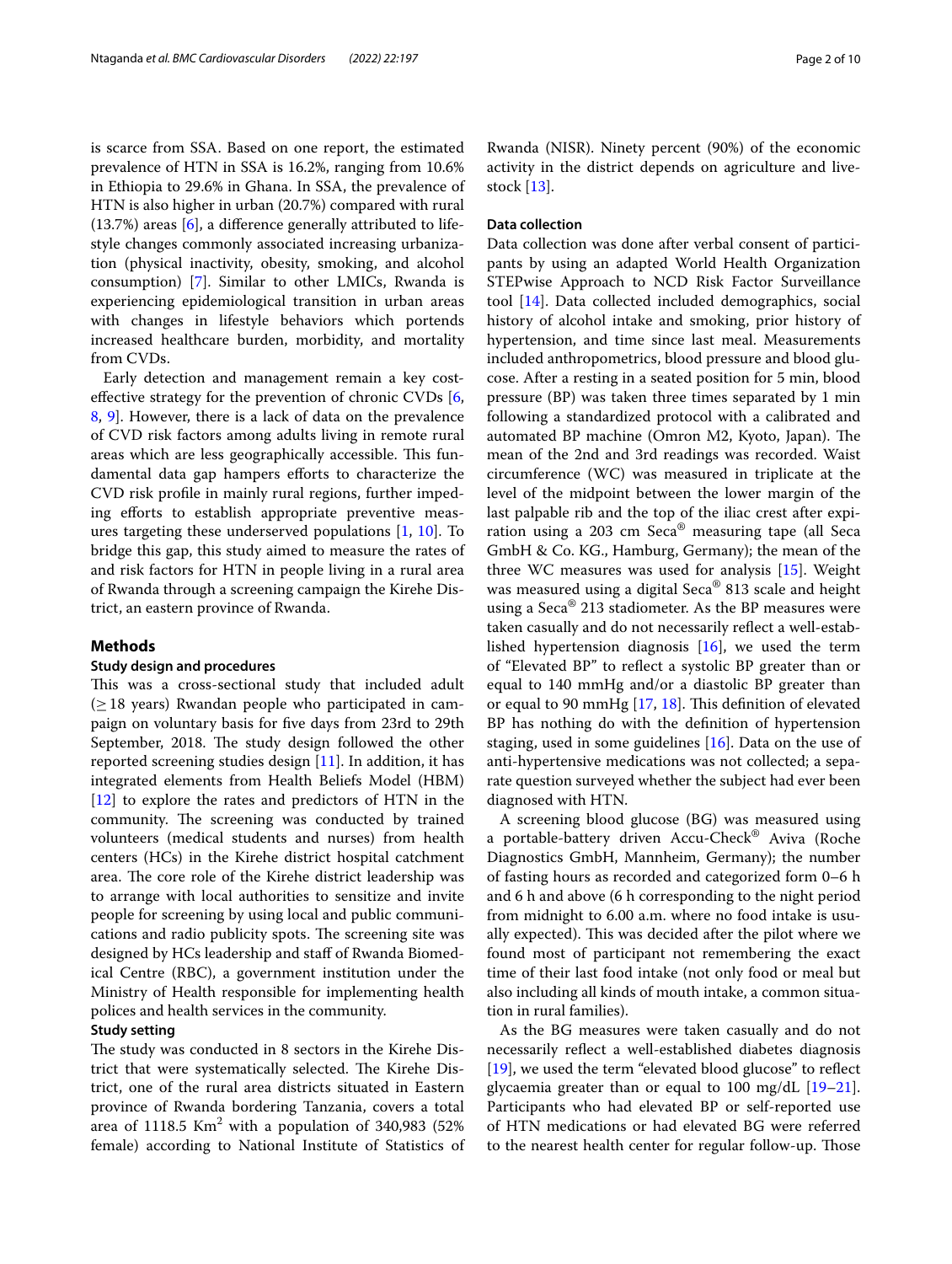individuals with normal BP were counselled on NCD risk reduction for primary prevention. The blood glucose and blood pressure results were communicated to participants immediately. The study was conducted in accordance with the principles of the Declaration of Helsinki and local Rwandan regulations.

## **Statistical methods and data analysis**

Data was captured by a study team person using spreadsheet software program (Microsoft Excel, Microsoft Corporation, 2018), then de-identifed and transferred to STATA 15.5 Version (Stata Corporation, College Station, TX) for analysis. Data are presented as mean  $\pm$  standard deviation (SD) or percentage (number). Comparisons were performed by unpaired t-tests, one-way ANOVA and  $\chi^2$ -test as appropriate. Results with  $p$  values < 0.05 were considered statistically signifcant. Univariate and multivariate regression analyses were used to assess relationships between diferent risk factors and the presence of elevated BP in the total population and in subgroups defned by the absence or presence of a prior diagnosis of HTN.

We inspect the correlations between the predictors, using a correlation map to assess the collinearity, and highly correlated variables were entered one by one to test the best model. All variables in bivariate analyses with  $p$  value < 0.05 were considered for inclusion in multivariate regression model.

# **Results**

# **Participant characteristics by blood pressure category**

A total of 4284 participants in Kirehe district completed a 5-day screening program as part of routine monthly physical activity national program. The participants were largely middle-aged (mean age:  $46 \pm 16$  years, range: 18–98 years), female (56, 4%), mildly overweight, and the majority had a history of alcohol intake (Table [1](#page-2-0)). Females were younger than males (mean age:  $45 \pm 16$  vs.  $47 \pm 16$  years;  $p < 0.001$ ). More than one-third of participants (34%) reported history of smoking;  $14.8\%$  (n = 636) were current smokers and 19.2%  $(n=821)$  were former smokers.

Of the 4284 individuals in the sampled cohort, 21.2%  $(n=910)$  had elevated BP. Also 158 of 910 (17.4%) with elevated BP had a prior diagnosis of HTN and represent

<span id="page-2-0"></span>**Table 1** Participants' characteristics and elevated blood pressure (BP) outcome

| Participant<br>characteristics           | Total<br>screened<br>population<br>$N = 4284$ | Comparisons by elevated blood pressure <sup>a</sup> |                                     |                      |                                                                                 |                      |                                                                              |                      |  |
|------------------------------------------|-----------------------------------------------|-----------------------------------------------------|-------------------------------------|----------------------|---------------------------------------------------------------------------------|----------------------|------------------------------------------------------------------------------|----------------------|--|
|                                          |                                               | <b>Normal BP</b><br>$n = 3374$                      | All elevated BP<br>$n = 910(21.2%)$ |                      | <b>Elevated BP in known</b><br>hypertensive subjects<br>$n = 158(62.2%)$ of 254 |                      | Elevated BP in non-known<br>hypertensive subjects<br>n = 752 (18.7%) of 4030 |                      |  |
|                                          |                                               |                                                     | Mean $\pm$ SD or %<br>(n)           | p value <sup>b</sup> | Mean $\pm$ SD or %<br>(n)                                                       | p value <sup>b</sup> | Mean $\pm$ SD or %<br>(n)                                                    | p value <sup>t</sup> |  |
| Female (%) (n)                           | 56.4 (2417)                                   | 57.0 (1922)                                         | 54.4 (495)                          | 0.165                | 54.4 (86)                                                                       | 0.530                | 54.4 (409)                                                                   | 0.197                |  |
| Age (years)                              | $46 \pm 16$                                   | $44 \pm 15$                                         | $55 \pm 15$                         | < 0.001              | $56 \pm 14$                                                                     | < 0.001              | $55 \pm 15$                                                                  | < 0.001              |  |
| Height (cm)                              | $166 + 4$                                     | $166 \pm 4$                                         | $166 \pm 4$                         | 0.486                | $166 \pm 4$                                                                     | 0.193                | $166 + 4$                                                                    | 0.180                |  |
| Weight (kg)                              | $73.6 \pm 9.3$                                | $72.8 \pm 8.2$                                      | $76.7 \pm 12$                       | < 0.001              | $76.2 \pm 12.1$                                                                 | < 0.001              | 76.7±12                                                                      | < 0.001              |  |
| BMI (kg/m <sup>2</sup> )                 | $26.6 \pm 3.7$                                | $26.4 \pm 3.3$                                      | $27.7 \pm 4.6$                      | < 0.001              | $27.8 \pm 4.7$                                                                  | < 0.001              | $27.7 + 4.7$                                                                 | < 0.001              |  |
| Waist circumference<br>(cm)              | $74.4 \pm 16.6$                               | $72.7 \pm 15.6$                                     | $80.4 \pm 18.6$                     | < 0.001              | $80.0 \pm 18.2$                                                                 | < 0.001              | $80.5 \pm 18.6$                                                              | < 0.001              |  |
| Smoking history<br>(%) (n)               | 34.0 (1457)                                   | 26.6 (896)                                          | 61.6(561)                           | < 0.001              | 61.4(97)                                                                        | < 0.001              | 61.7(464)                                                                    | < 0.001              |  |
| Alcohol history<br>(%) (n)               | 63.8 (2732)                                   | 58.1 (1959)                                         | 84.9 (773)                          | < 0.001              | 82.9 (131)                                                                      | < 0.001              | 85.4 (642)                                                                   | < 0.001              |  |
| Systolic BP (mmHq)                       | $127 + 18$                                    | $119 \pm 12$                                        | $153 \pm 14$                        | < 0.001              | $153 \pm 16$                                                                    | < 0.001              | $153 + 13$                                                                   | < 0.001              |  |
| Diastolic BP (mmHg)                      | $76 + 11$                                     | $72 + 8$                                            | $88 + 9$                            | < 0.001              | $89 \pm 9$                                                                      | < 0.001              | $88 + 9$                                                                     | < 0.001              |  |
| Blood glucose (mg/<br>dL)                | $101 \pm 22$                                  | $100 \pm 21$                                        | $105 \pm 25$                        | < 0.001              | $103 \pm 30$                                                                    | 0.051                | $105 \pm 24$                                                                 | < 0.001              |  |
| Elevated blood<br>glucose $(\%)$ (n) $c$ | 18.2 (779)                                    | 16.5 (558)                                          | 24.3 (221)                          | < 0.001              | 7.6(12)                                                                         | 0.003                | 27.8 (208)                                                                   | < 0.001              |  |

Table combine both descriptive data on the total screened population (frst column) and univariate participants characteristics comparison between each time the normal BP group versus elevated BP, versus poorly controlled BP and versus new discovered cases BP groups

<sup>a</sup> Elevated blood pressure was defined as a systolic blood pressure (SBP)≥ 140 mmHg and/or diastolic blood pressure (DBP)≥90 mmHg

<sup>b</sup> Comparison by unpaired t-test or  $\chi^2$ , Normal BP as comparison group of all  $p$  values

 $\textsf{c}\,$  Elevated blood glucose $\geq$  100 mg/dL after minimum 6-h fast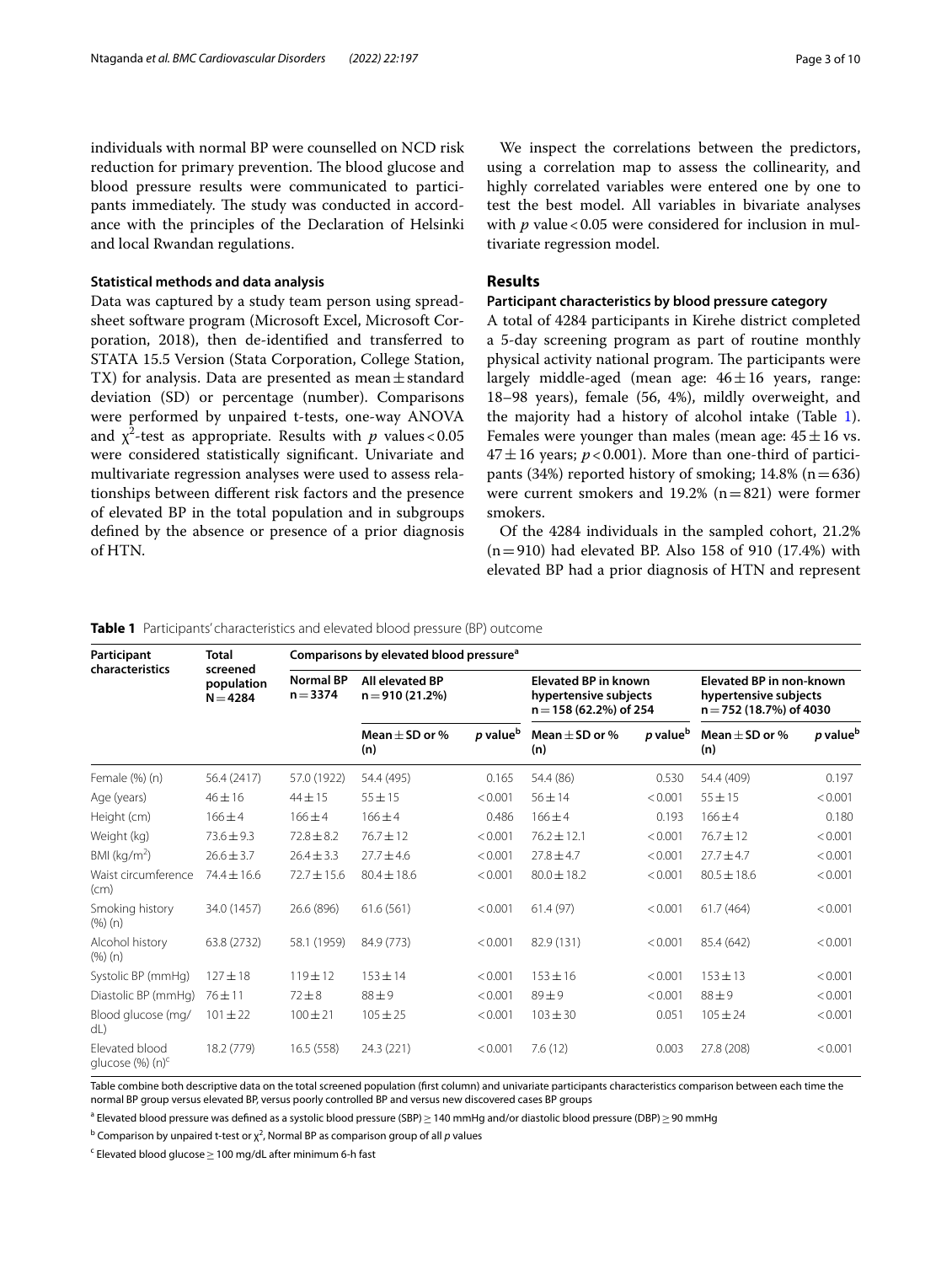62.2% of all individuals with a prior diagnosis of HTN (158/254). 752 of 910 (82.6%) individuals detected with elevated BP were without a prior diagnosis of HTN and represent 18.7% of all participants without history of HTN. A separate analysis which included known cases with controlled hypertension showed a normal BP with mean systolic blood pressure (SBP) of  $127 \pm 19$  mmHg, and mean diastolic pressure (DBP) of  $77 \pm 11$  mmHg (Additional file  $1$ ). The proportion of new discovery of elevated BP progressively increased with advancing age: 19.1% in 45–54 year old, 27.2% in 55–64 year old, and 33.4% among those with age>65 years (Fig. [1](#page-3-0)).

Gender was similar between Normal BP and Elevated BP categories (Table [1\)](#page-2-0). Age, weight, body mass index (BMI), and waist circumference were all higher in the Elevated BP categories compared with the Normal BP (all *p*<0.001). Fasting blood glucose concentration was signifcantly higher in the all elevated BP and Elevated BP among Non-Known Hypertensive subjects. The prevalence of smoking history, alcohol consumption, and elevated blood glucose are all higher in the Elevated BP categories compared with the Normal BP category (all  $p < 0.005$ ).

The distribution of BP category was similar across BMI categories (Fig. [2](#page-4-0)). An elevated BG was found in 18.2%  $(n=779)$  of participants, with a greater proportion of elevated BP among those participants with  $BG \ge 100$  mg/ dL (Fig. [3](#page-4-1)). Among the 713 participants (16.6%) with a reported diagnosis of diabetes, 616 (79.1%) had a  $BG \geq 100$  mg/dL; BG was elevated in 163 participants without a reported diagnosis of diabetes (3.8% of the total screened population, 4.6% among participants without a reported diagnosis of diabetes) (Additional fle [1](#page-7-0)). **Independent risk factors of elevated BP in the 3 groups: general screened population, known hypertensive population and the newly discovered elevated BP** 

## **sub-groups**

Table [2](#page-5-0) presents a multivariate analysis results of risk factors in the Normal BP group versus each of the three Elevated BP categories: All Elevated BP, Elevated BP in Known Hypertensive subjects, and Elevated BP in Non-Known Hypertensive subjects. The findings revealed that advanced age was independently associated with progressively increased risk of having elevated BP in all three comparisons (all  $p < 0.001$ ). The relationship between Elevated BP category with overweight ( $25 \leq BMI < 30 \text{ kg/m}^2$ ) and obesity ( $\text{BMI} \geq 30 \text{ kg/m}^2$ ), weight, waist circumference, and fasting blood glucose were less consistent. Current smoking, alcohol consumption, and fasting blood glucose are signifcant predictors of Elevated BP in multivariate models (Table [2](#page-5-0)).

# **Discussion**

This report revealed two main unexpected findings: A high rate of Elevated BP among individuals not known to have hypertension (18.7%), a higher rate of elevated BP in individuals with a known diagnosis of hypertension (62.2%), and high rates of elevated blood glucose (79.1%). High rates of elevated BP and elevated BG identifed through a health screening campaign in this

<span id="page-3-0"></span>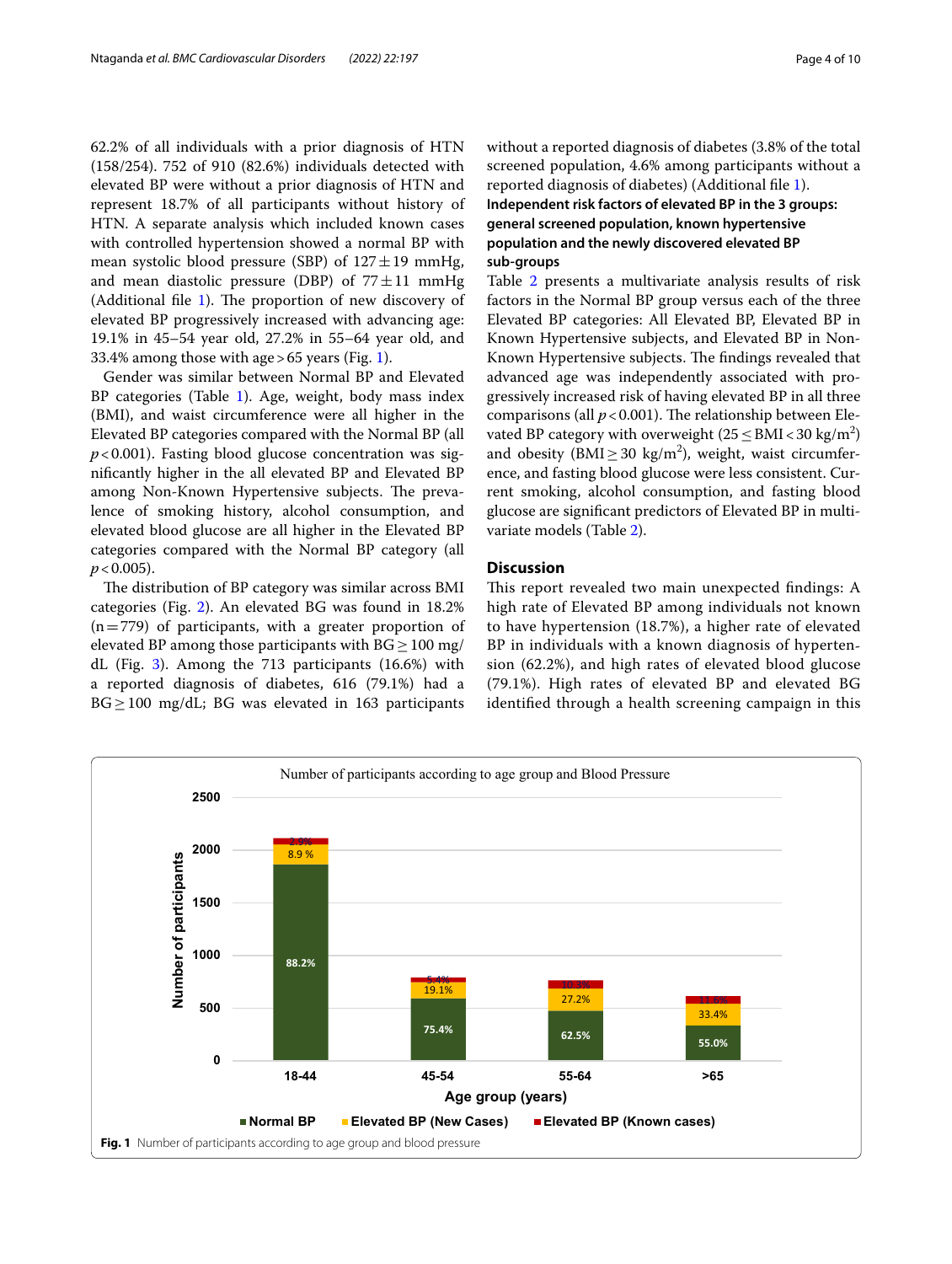

<span id="page-4-0"></span>

<span id="page-4-1"></span>Rwandan district were surprising given the rural characteristics of the district and relatively low population age  $(46.4 \pm 15.8 \text{ years}).$ 

# **Awareness and hypertension control in this study**

This report identified a high prevalence of elevated BP in individuals not previously known to have hypertension. This finding confirms both a high prevalence and a poor awareness of HTN typical of [\[17](#page-8-16)] especially in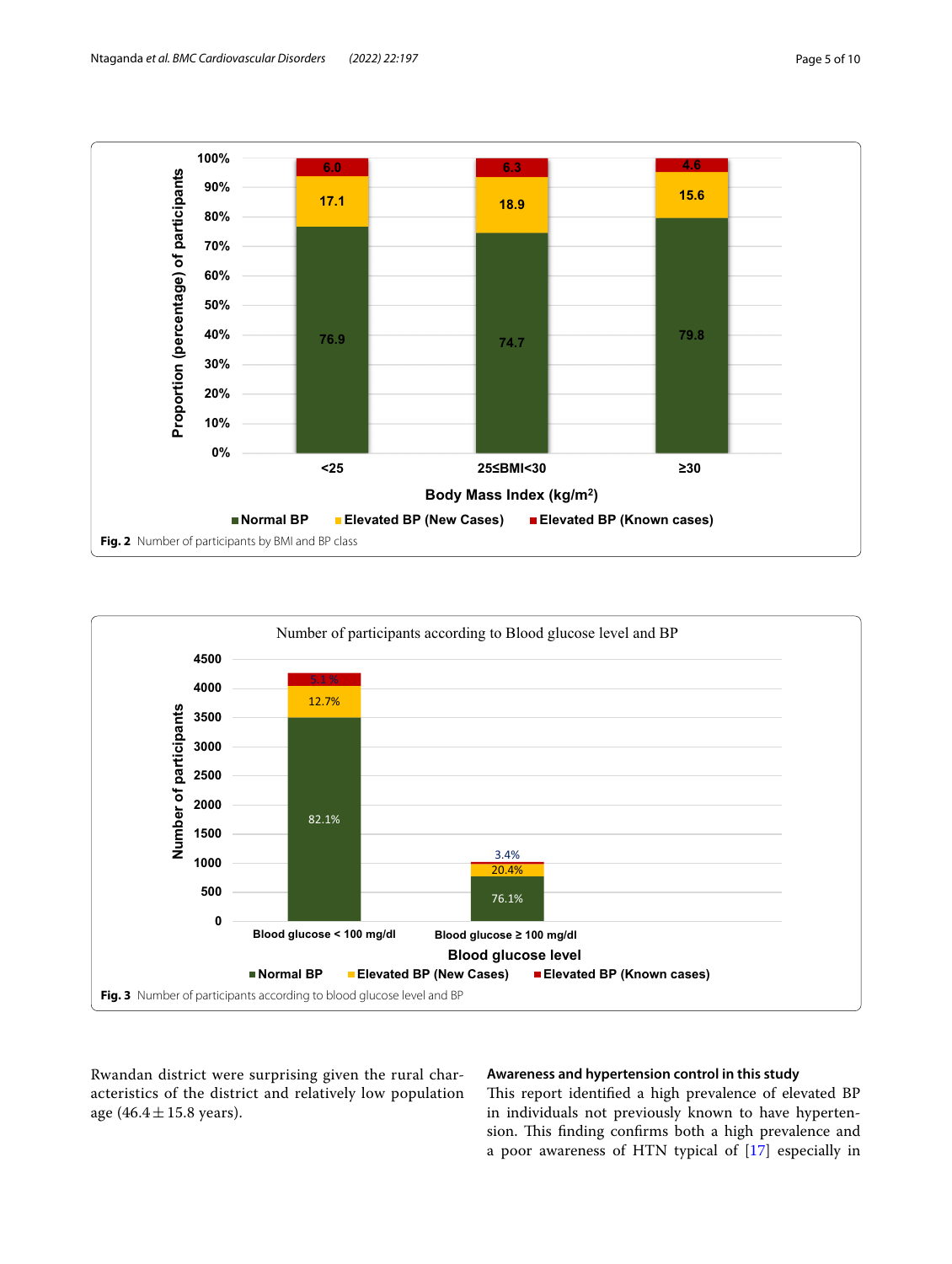|                                         | Normal BP versus all elevated BP <sup>a</sup> |            | Normal BP versus elevated BP in<br>known hypertensive subjects |            | Normal BP versus elevated BP<br>in non-known hypertensive<br>subjects |            |
|-----------------------------------------|-----------------------------------------------|------------|----------------------------------------------------------------|------------|-----------------------------------------------------------------------|------------|
|                                         | OR (95%CI)                                    | p value    | OR (95% CI)                                                    | p value    | OR (95% CI)                                                           | p value    |
| Age (years)                             |                                               |            |                                                                |            |                                                                       |            |
| $18 - 44$                               | Ref <sup>d</sup>                              |            | Ref <sup>d</sup>                                               |            | Ref <sup>d</sup>                                                      |            |
| $45 - 54$                               | 1.8X [1.46-2.36]                              | $< 0.001*$ | 1.87 [1.10-3.18]                                               | $0.021*$   | 1.76 [1.35-2.88]                                                      | $< 0.001*$ |
| $55 - 64$                               | 3.05 [2.41-3.85]                              | $< 0.001*$ | 3.81 [2.35-6.19]                                               | $< 0.001*$ | 2.81 [2.17-3.63]                                                      | $< 0.001*$ |
| $\geq 65$                               | 3.91 [3.03-5.03]                              | $< 0.001*$ | 4.43 [2.62-7.49]                                               | $< 0.001*$ | 3.63 [2.75-4.78]                                                      | $< 0.001*$ |
| Weight (Kg)                             | 1.02 [1.00-1.04]                              | $0.024*$   | 1.02 [0.99-1.06]                                               | 0.187      | $1.03$ $[1.01 - 1.05]$                                                | $0.009*$   |
| BMI ( $kg/m2$ )                         |                                               |            |                                                                |            |                                                                       |            |
| $<$ 25 kg/m <sup>2</sup>                | Ref <sup>d</sup>                              |            | Ref <sup>d</sup>                                               |            | Ref <sup>d</sup>                                                      |            |
| $25 \leq$ BMI < 30 kg/m <sup>2</sup>    | $0.55$ [0.44-0.71]                            | $< 0.001*$ | $0.80$ [0.49-1.30]                                             | 0.368      | $0.49$ [0.38-0.64]                                                    | $< 0.001*$ |
| $\geq$ 30 kg/m <sup>2</sup>             | $0.73$ $[0.48 - 1.10]$                        | 0.134      | $0.93$ $[0.42 - 2.11]$                                         | 0.875      | $0.63$ $[0.40 - 1.00]$                                                | $< 0.050*$ |
| Waist circumference (Cm)                | 1.01 [1.00-1.02]                              | $< 0.001*$ | $1.01$ $[1.00 - 1.02]$                                         | $0.012*$   | 1.01 [1.00-1.02]                                                      | $0.001*$   |
| Smoking history (%)                     |                                               |            |                                                                |            |                                                                       |            |
| Never smoked                            | Ref <sup>d</sup>                              |            | Ref <sup>d</sup>                                               |            | Ref <sup>d</sup>                                                      |            |
| Ex-smoker                               | $1.04$ [0.83-1.30]                            | 0.753      | 1.35 [0.86-2.14]                                               | 0.189      | 1.09 [0.85-1.39]                                                      | 0.493      |
| Current smoker                          | 5.06 [4.05-6.31]                              | $< 0.001*$ | 5.71 [3.68-8.86]                                               | $< 0.001*$ | 5.7X [4.50-7.25]                                                      | $< 0.001*$ |
| Alcohol history (%)                     |                                               |            |                                                                |            |                                                                       |            |
| Never                                   | Ref <sup>d</sup>                              |            | Ref <sup>d</sup>                                               |            | Ref <sup>d</sup>                                                      |            |
| $0-5$ years                             | 2.48 [1.85-3.32]                              | $< 0.001*$ | 2.50 [1.37-4.56]                                               | $0.003*$   | 2.48 [1.80-3.51]                                                      | $< 0.001*$ |
| 6-10 years                              | 2.76 [1.85-3.32]                              | $< 0.001*$ | 3.38 [1.72-6.28]                                               | $< 0.001*$ | 2.73 [1.90-3.94]                                                      | $< 0.001*$ |
| $11-15$ years                           | 2.79 [1.92-4.06]                              | $< 0.001*$ | 3.21 [1.55-6.61]                                               | $0.002*$   | 3.04 [2.03-4.54]                                                      | $< 0.001*$ |
| $>15$ years                             | 1.97 [1.57-2.48]                              | $< 0.001*$ | 1.52 [0.93-2.47]                                               | $0.092*$   | 2.11 [1.64-2.71]                                                      | $< 0.001*$ |
| Fasting blood glucose (mg/dL)           | 1.00 [1.00-1.01]                              | $0.034*$   | $1.01$ $[1.00 - 1.02]$                                         | 0.007      | 1.00 [1.00-1.01]                                                      | 0.055      |
| Elevated blood glucose (%) <sup>b</sup> | $0.91$ $[0.73 - 1.14]$                        | 0.426      | $0.16$ [0.08-0.33]                                             | < 0.001    | $1.15$ [0.91-1.46]                                                    | 0.235      |

## <span id="page-5-0"></span>**Table 2** Participants characteristics associated elevated BP in multivariate analysis

<sup>a</sup> Elevated Blood pressure was defined as a systolic blood pressure (SBP) ≥ 140 mmHg and/or diastolic blood pressure (DBP) ≥ 90 mmHg

 $^{\rm b}$  Comparison by unpaired t-test or  $\chi^2$  versus Normal BP

 $\textsf{c}\,$  Elevated blood glucose $\geq$  100 mg/dL after minimum 6-h fast

<sup>d</sup> Ref: reference category

Table shows results from the multivariate analysis assessing independent participants' characteristics associated to the elevated BP, comparison between each time the normal BP group versus elevated BP, versus poorly controlled BP and versus new discovered cases BP groups

Sub-Sahara Africa [\[6,](#page-8-5) [22\]](#page-8-20). However, it is lower compared to the pooled weighted awareness rate of 16.9% in 1990, 29.2% in 2000 and 33.7% in 2010 reported by Adeloye et al. [\[23](#page-8-21)] from population-based studies on hypertension in Africa. The availability of data on awareness rates of hypertension in sub-Saharan Africa (SSA) in general, and from rural areas in particular, are scattered and generated by a wide range of studies difering in methodology thus limiting the opportunity for reliable comparisons [\[7,](#page-8-6) [24](#page-8-22), [25\]](#page-8-23). However, the recent study by Chow et al. [\[26](#page-8-24)] reports that only one in three individual is aware of their hypertension status (i.e. higher than in our study), and about only 8% have their blood pressure controlled (i.e. lower than in our study). The poor treatment control in African settings has been largely reported by other authors, however the 37.8% reported rate by this study is higher than the reported average of  $23.4\%$   $[26]$ . The high proportion

of rural dwellers with uncontrolled hypertension in our study can be partially explained by geographically inaccessibility to health facilities for treatment monitoring.

#### **High prevalence found in this study**

This study identified an overall prevalence of Elevated BP of 21.2% (95%  $CI = 20.0 - 22.4$ %). A prior populationbased study in Rwanda estimated the prevalence of HTN in people between 15 and 64 years old at 15.3% (16.4% for males and 14.4% for females) [\[22](#page-8-20)], indicating that  $\sim$  1 million people are living with HTN in Rwanda. The reported rate of elevated BP in this study was also lower than the 27.7% reported by a workplace-screening program conducted in an urban Ethiopian setting [\[27\]](#page-8-25). Other studies from rural areas of Sub-Saharan Africa have reported variable rates of HTN prevalence that ranges from 5 to 52% [[8,](#page-8-7) [28](#page-8-26), [29\]](#page-8-27). Adeloye et al. [[23\]](#page-8-21) had estimated hypertension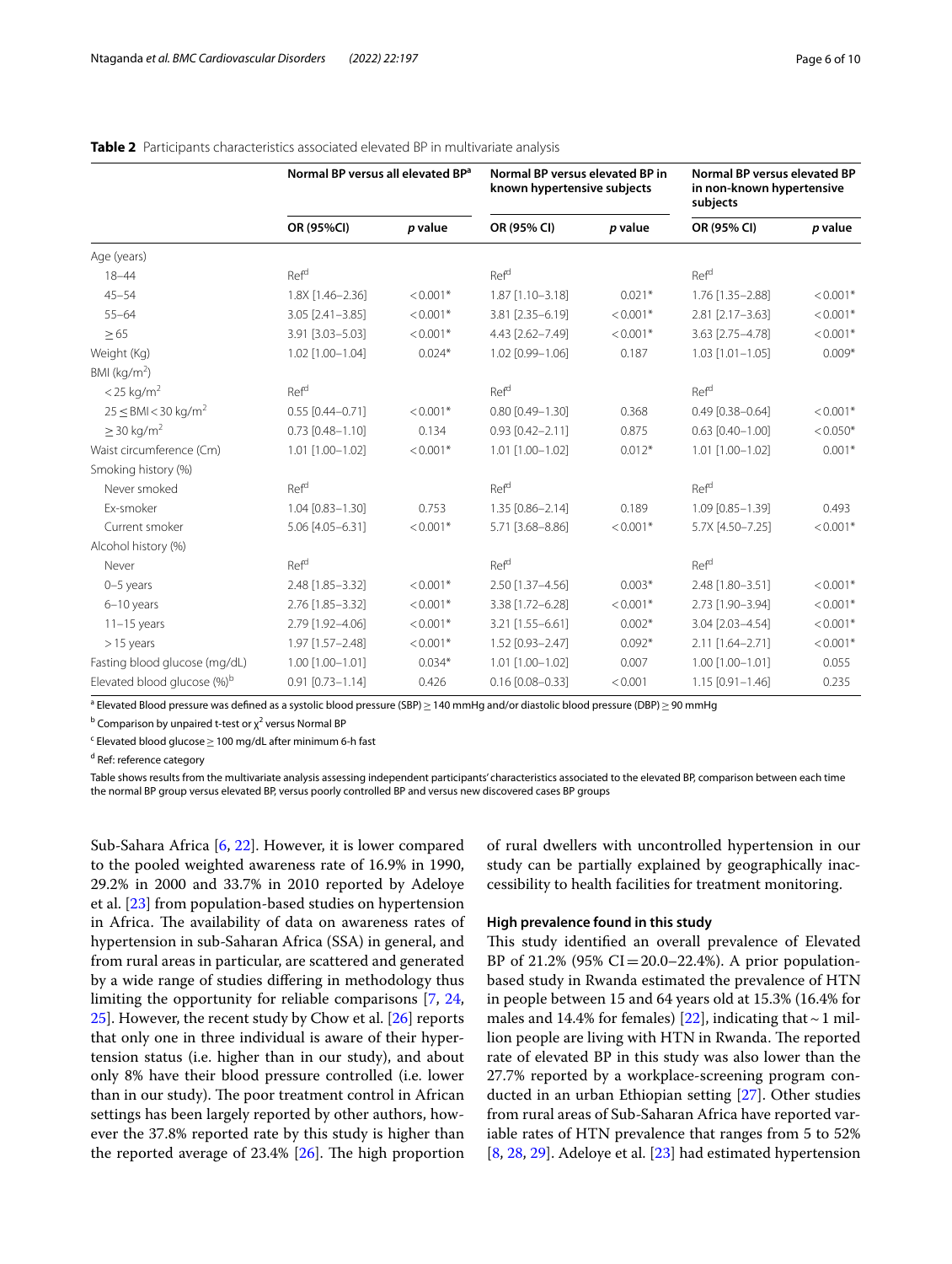pooled prevalence pooled in Africa at 26.1% (95% CI: 23.6–33.6). In line with those other pooled data, the results presented in the current study confrm a serious concern of the rising prevalence of hypertension in rural Rwanda. This threat is further exacerbated by an underresourced healthcare system; the nationwide network of healthcare clinics available to treat NCDs in Rwanda only serve approximately 80,000 patients, representing a coverage of  $< 10\%$  [\[30\]](#page-8-28). These data indicate that the majority of Rwandan adults with HTN are not only untreated, but undiagnosed.

#### **Participants' characteristics in this study**

The participant characteristics associated with elevated BP in this study are similar to the preliminary data reported by Muggli et al. [\[28\]](#page-8-26) from another screening event held in the rural area of the District of Nyaruguru (Southern Rwanda) which found a much low prevalence of hypertension at 8.8%. However, that screening event reported a median age of 32 years, much younger than  $46 \pm 16$  years reported in this study. This lower age likely contributes to the low prevalence of hypertension found in their report. As reported in other studies [[7](#page-8-6), [10](#page-8-9), [17](#page-8-16), [29\]](#page-8-27), gender was not signifcantly associated to elevated BP in our study. However, consistent with other studies [[25,](#page-8-23) [31,](#page-8-29) [32](#page-8-30)], advancing age was a significant predictor of elevated BP in this study.

The association between overweight and elevated blood pressure has been long-established, including in African populations  $[15, 33-35]$  $[15, 33-35]$  $[15, 33-35]$  $[15, 33-35]$ . This study revealed a high prevalence of overweight and obesity as noted in other prior studies conducted in rural Rwandan areas  $[22]$  $[22]$ . The relationship between BP and anthropometric indices such as BMI, WC, waist to hip ratio (WHpR), and waist to height ratio (WHtR) have been described in others studies [\[33\]](#page-8-31). Our study was not powered to assess this comparison between overweight indices, and some indices were not available for analysis. Therefore, we added all raw data on weight, height, BMI and WC into analysis both univariate and multivariate after assess collinearity with correlation matrix between variables. As the distribution of BP category was similar across BMI categories, it was not conclusive to clearly draw a conclusion on the association between the BMI categories and the elevated BP in our study. This was probably due to the small sample size in cells.

Nevertheless, this fnding is unexpected and further work is needed to validate the association identifed in this study since these are in contrast with other reports from rural India [[34](#page-8-33)] and Nigerian [\[35](#page-8-32)] which identify a higher BMI as a major risk factor for hypertension [\[18](#page-8-17), [36,](#page-8-34) [37\]](#page-9-0).

Other risk factors identifed in multivariable analysis as independently associated to elevated BP are in line with previous Rwanda WHO STEPs study by Nahimana et al. [\[22](#page-8-20)]. In their nationwide study, a logistic regression model revealed that age, alcohol consumption, blood glucose levels, and raised BMI were signifcantly associated with hypertension, a fnding confrmed in this study.

# **Implication for strategy for the prevention, diagnosis and treatment of hypertension in Rwanda**

This study brings additional evidence to support tailored measures for the prevention, diagnosis and treatment of hypertension in rural populations in Rwanda. Recent reviews analyzing root causes for poor blood pressure control in Rwanda [\[38](#page-9-1)] and in Eastern Sub-Saharan Africa [\[39\]](#page-9-2) highlight this unmet healthcare need. On a global scale, the World Health Organization (WHO) has created a target to reduce heart attacks and stroke by 25% by 2025 [[17](#page-8-16)], and the World Heart Federation (WHF) launched a roadmap focusing on raised BP awareness, treatment, and control during the 2015 World Health Assembly in Geneva [[40](#page-9-3)]. Monitoring through systematically organized periodic screening campaigns for HTN, diabetes, and other NCD risk factors in rural population remains a key strategy for optimizing treatment and control [[24\]](#page-8-22). Early detection with opportunistic screening campaigns can also mitigate multiple barriers like poor health education literacy [[38](#page-9-1)] and low socioeconomic status [\[39](#page-9-2)]. However, given the need to balance competing healthcare priorities including infectious diseases, nutritional defciencies, and maternal and perinatal morbidity and mortality, a reallocation of healthcare resources towards continuous monitoring of NCDs in LMICs is necessary  $[6]$  $[6]$  $[6]$ .

## **Study limitations**

This study fills in a scientific data gap and its large sample size is adequate for subgroup comparisons. This is also one of the frst studies to characterize the blood pressure and blood glucose profles in a remote rural area in Rwanda through a community screening. However, it has also some limitations. First, given the current study is not a systematic population-based screening, bias from participant self-selection likely infuenced the results of this study. Second, given the cross-sectional design of this screening study, we are unable to determine temporality and causality in the study; therefore, causation can only be inferred. Third, like other opportunistic screening studies wherein the BP measurement are taken at a single visit, this is indeed a limitation. However, the BP measurements were taken through a rigorous and standardized protocol (3 times, with 1-min intervals, after rest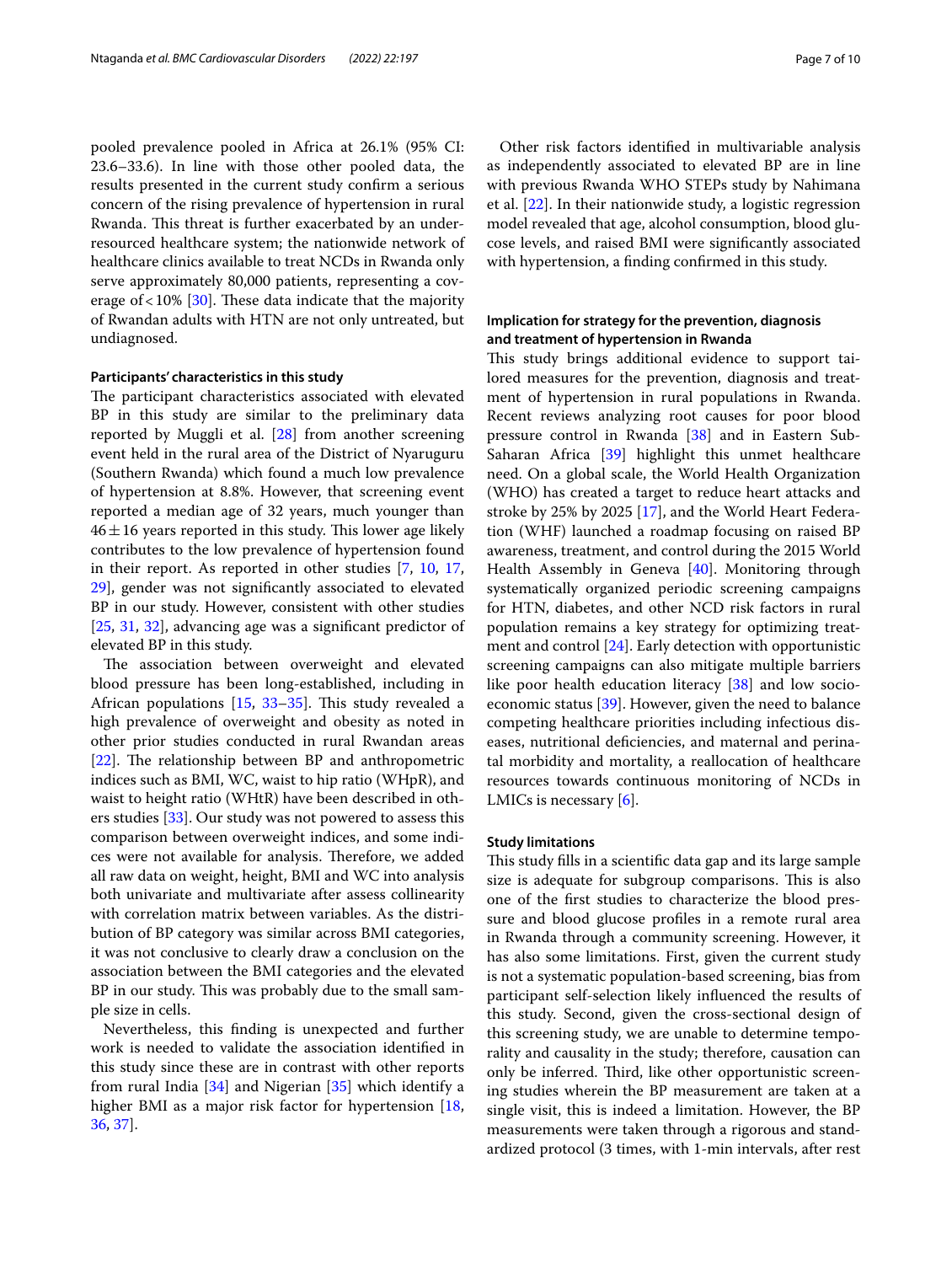period). Additionally, all subjects with elevated BP were referred to nearest health facilities -as usual procedure, where hypertension diagnosis was confrmed for all the detected elevated BP cases, and followed an appropriate management. The follow up data are not part of this manuscript. The study reports only elevated BP and not prevalence of hypertension because the three blood pressure measurements were performed only on one occasion. Fourth, we were unable to explore the contribution of other risk factors such as unhealthy diet, salt intake, physical activity and psychosocial stress, the lack of information on those risk factors that signifcantly afects the prevalence of hypertension and limits the strength of the conclusions. Such parameters were not easy to legitimate and scientifcally evaluate through an opportunistic screening campaign, so the related information were not available during casual data collection." Additionally, the quantifcation of alcohol intake and smoking where rather empirical in the region where traditional alcoholic drinks [\[41](#page-9-4)] and traditional pipe smoking were hard to define according to international standards  $[42]$  $[42]$ . There might be also social desirability biases to underestimating some of the lifestyle and behavioral questions, such as smoking and alcohol consumptions. Despite these limitations, the study makes signifcant contribution and flls a substantial gap in the current Rwanda and regional context. The use of standardized and robust methodologies, tools and high response rate observed in the study increased its representativeness and strengthens its value in informing the CVDs prevention by enabling tailored preventive measures and optimize the treatment control.

# **Conclusion**

This opportunistic screening findings confirm a high rate of newly discovered elevated BP and poor control among rural population in Rwanda. This study identified age, current smoking, and alcohol history and waist circumference to be the risks associated with elevated BP. Having such high rate of newly discovered abnormal BP from that rural population would imply an epidemiological risk profle transition for hypertension, that needs further studies. Nevertheless, these data support the need to strengthen also in rural areas of Rwanda an adequate strategy for the prevention, early diagnosis and treatment of hypertension. Future longitudinal studies to analyse in more details the specifc CVDs risk in that population are needed.

#### **Abbreviations**

BP: Blood pressure; BG: Blood glucose; BMI: Body Mass Index; CVDs: Cardiovascular diseases; DBP: Diastolic blood pressure; HC: Health center; HBC: Health belief models; HTN: Hypertension; LMICs: Low middle income countries; NCDs: Non-communicable diseases center; NISR: National Institute of Statistics of Rwanda; RBC: Rwanda Biomedical Center; SBP: Systolic blood pressure; WC:

Waist circumference; WHpR: Waist to hip ratio; WHtR: Waist to height ratio; WHO: World Health Organization; WHF: World Heart Federation.

## **Supplementary Information**

The online version contains supplementary material available at [https://doi.](https://doi.org/10.1186/s12872-022-02606-9) [org/10.1186/s12872-022-02606-9](https://doi.org/10.1186/s12872-022-02606-9).

<span id="page-7-0"></span>Additional file 1. Additional descriptive analysis on participants' characteristics and diabetes cases (old versus new cases).

#### **Acknowledgements**

We would like to thank the staff of Partners on Health/Inshuti mu Buzima for their support and contributions towards the successful completion of the study.

#### **Author contributions**

Conceptualization, methodology, data collection: EN, EH, GN, SD, and FU; Data curation and data analysis: RM, MT and JNU; Original draft preparation: RM, MT, EM, JNU, LT, AB, TC, MB, DR, LDF and MT; Review and Editing: EN, EM, RM, AN, VDR, KS, LT, AB, TWC, MB, DR, LDF and MT. All authors have read and agreed to the published version of the manuscript. All authors read and approved the final manuscript.

#### **Funding**

This research was funded by Partners in Health/Inshuti Mu Buzima (PHI/IMB) and Government of Rwanda through Rwanda Biomedical Center (Ministry of Health). PHI/IMB is an international non-proft organization that supports the Ministry of health in implementation of health services in three districts namely Burera, Kirehe and Kayonza. The funding parties have no involvement in the design of the study, analysis, interpretation of data or writing this publication.

#### **Availability of data and materials**

The dataset used and/or analyzed during this study is available from the corresponding author on reasonable request.

#### **Declarations**

#### **Ethics approval and consent to participate**

Routinely collected program data analyzed for this study are maintained by the Rwanda Biomedical Centre (RBC), Division of Non-communicable Diseases. The ethical procedures for the collection of these data were governed by the Medical Research Council of Rwanda, and site authorizations were obtained from the Ministry of Health for hosting sites. Secondary analyses of routinely collected and de-identifed data are exempted for additional ethical clearance by RBC. Approval (No. 3653/RBC/2021) for utilization of the data was obtained by RBC. Verbal consent was obtained from all eligible participants to the screening before blood sample and interview-based data collection. The study was conducted in accordance with the principles of the Declaration of Helsinki and local Rwandan regulations.

#### **Competing interests**

The authors declare no competing interests.

#### **Author details**

<sup>1</sup> Rwanda Biomedical Center (RBC), Rwanda Ministry of Health, Kigali, Rwanda.<br><sup>2</sup> Rwamagana Provincial Hospital, Rwamagana, Eastern Province, Rwanda. <sup>2</sup> Rwamagana Provincial Hospital, Rwamagana, Eastern Province, Rwanda. <sup>3</sup> Partners in Health (PIH)/Inshuti Mu Buzima, Rwinkwavu, Rwanda. <sup>4</sup> National Council for Science and Technology (NCST), Kigali, Rwanda. <sup>5</sup>Cardiovascular Division, Department of Medicine, Washington University in St. Louis, St. Louis, MO, USA. <sup>6</sup> Division of Biostatistics, Washington University in St. Louis, St. Louis, MO, USA. 7 Regional Alliance for Sustainable Development (RASD Rwanda), Kigali, Rwanda. <sup>8</sup>Duke University School of Medicine, Durham, NC 27710, USA.<br><sup>9</sup>School of Medicine and Pharmacy College of Medicine and Health Sciences. <sup>9</sup>School of Medicine and Pharmacy, College of Medicine and Health Sciences, University of Rwanda, Kigali, Rwanda. <sup>10</sup>Faculty of Medicine and Health Sciences, Ghent University, Ghent, Belgium.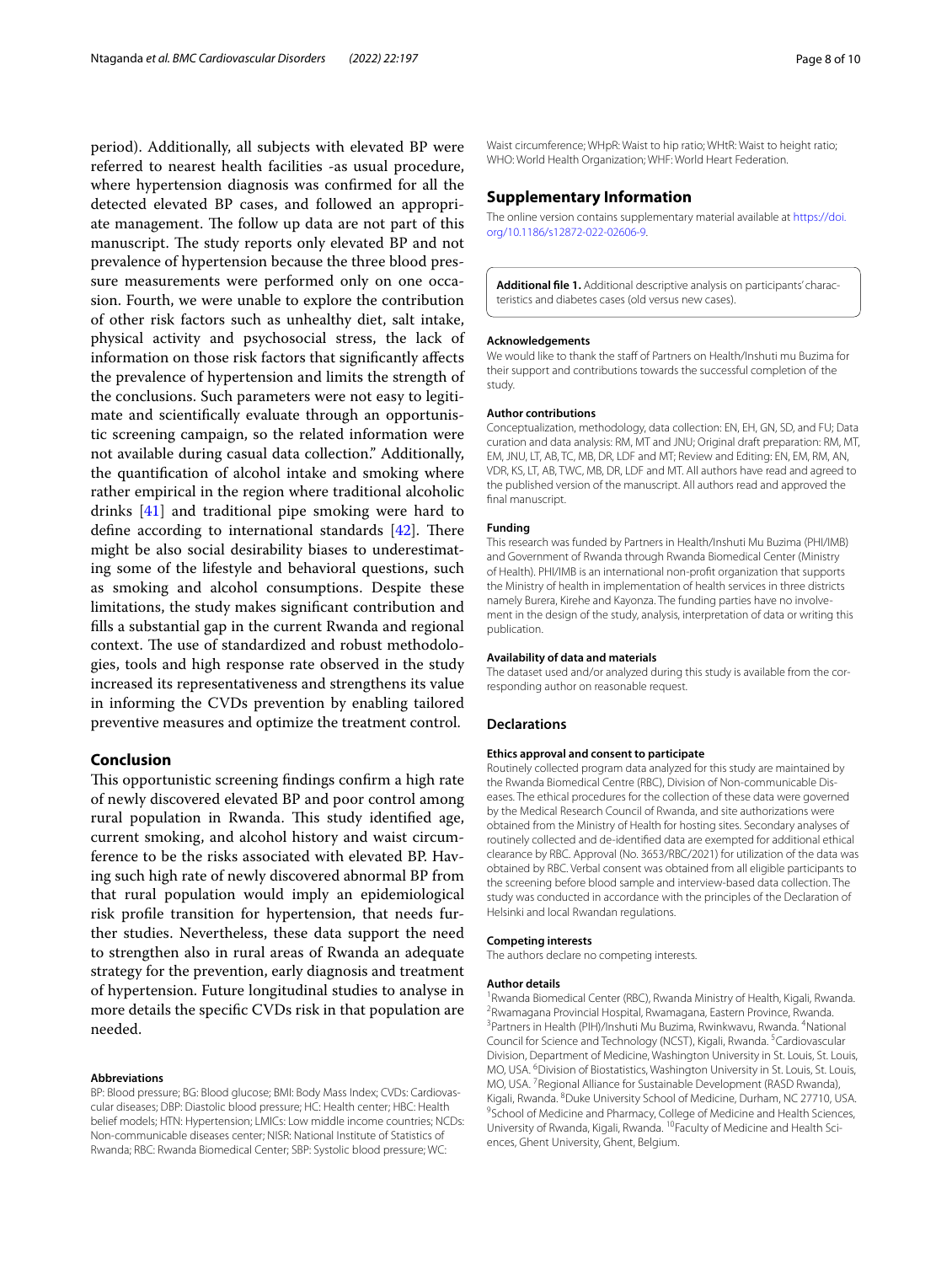Received: 27 October 2021 Accepted: 28 March 2022 Published online: 26 April 2022

#### **References**

- <span id="page-8-0"></span>Baumann AA, Mutabazi V, Brown AL, Hooley C, Reeds D, Ingabire C, Ndahindwa V, Nishimwe A, Cade WT, de Las Fuentes L, Proctor EK, Karengera S, Schecthman KB, Goss CW, Yarasheski K, Newsome B, Mutimura E, Davila-Roman VG. Dissemination and implementation program in hypertension in Rwanda: report on initial training and evaluation. Glob Heart. 2019;14:135–41.
- <span id="page-8-1"></span>2. Lawes CM, Vander Hoorn S, Rodgers A. Hypertension International Society of Global burden of blood-pressure-related disease, 2001. Lancet. 2008;371:1513–8.
- <span id="page-8-2"></span>3. Kotwani P, Kwarisiima D, Clark TD, Kabami J, Geng EH, Jain V, Chamie G, Petersen ML, Thirumurthy H, Kamya MR, Charlebois ED, Havlir DV, Search Collaboration. Epidemiology and awareness of hypertension in a rural Ugandan community: a cross-sectional study. BMC Public Health. 2013;13:1151.
- <span id="page-8-3"></span>4. Mathers Loncar DCD. Updated projections of global mortality and burden of disease, 2002–2030: data sources, methods and results. Geneva: World Health Organization; 2005. p. 1–130.
- <span id="page-8-4"></span>5. Amegah AK. Tackling the growing burden of cardiovascular diseases in Sub-Saharan Africa. Circulation. 2018;138:2449–51.
- <span id="page-8-5"></span>6. Twagirumukiza M, De Bacquer D, Kips JG, de Backer G, Stichele RV, Van Bortel LM. Current and projected prevalence of arterial hypertension in sub-Saharan Africa by sex, age and habitat: an estimate from population studies. J Hypertens. 2011;29:1243–52.
- <span id="page-8-6"></span>7. Schutte AE, Srinivasapura Venkateshmurthy N, Mohan S, Prabhakaran D. Hypertension in low- and middle-income countries. Circ Res. 2021;128:808–26.
- <span id="page-8-7"></span>8. Agyemang C. Rural and urban differences in blood pressure and hypertension in Ghana, West Africa. Public Health. 2006;120:525–33.
- <span id="page-8-8"></span>John O, Campbell NRC, Brady TM, Farrell M, Varghese C, Velazquez Berumen A, Velez Ruiz Gaitan LA, Toffelmire N, Ameel M, Mideksa M, Jaffe MG, Schutte AE, Khan T, Lopez Meneses LP. The 2020 "WHO technical specifcations for automated non-invasive blood pressure measuring devices with cuff." Hypertension. 2021;77:806-12.
- <span id="page-8-9"></span>10. Banyangiriki J, Phillips J. Prevalence of hypertension among working adults in Rwanda. Iran J Public Health. 2013;42:925–6.
- <span id="page-8-10"></span>11. Kavishe B, Biraro S, Baisley K, Vanobberghen F, Kapiga S, Munderi P, Smeeth L, Peck R, Mghamba J, Mutungi G, Ikoona E, Levin J, Bou Monclus MA, Katende D, Kisanga E, Hayes R, Grosskurth H. High prevalence of hypertension and of risk factors for non-communicable diseases (NCDs): a population based cross-sectional survey of NCDS and HIV infection in Northwestern Tanzania and Southern Uganda. BMC Med. 2015;13:126.
- <span id="page-8-11"></span>12. Jones CL, Jensen JD, Scherr CL, Brown NR, Christy K, Weaver J. The Health Belief Model as an explanatory framework in communication research: exploring parallel, serial, and moderated mediation. Health Commun. 2015;30:566–76.
- <span id="page-8-12"></span>13. National Institute of Statistics Rwanda. EICV 3 thematic report-Rwanda. Kigali: NISR; 2012.
- <span id="page-8-13"></span>14. World Health Organization. WHO STEPS surveillance manual: the WHO STEPwise approach to chronic disease risk factor surveillance. Geneva: WHO; 2005.
- <span id="page-8-14"></span>15. W.H.O Expert Consultation. Waist circumference and waist-hip ratio report of a WHO Expert Consultation, Geneva, 8–11 December 2008. 2011.
- <span id="page-8-15"></span>16. Xie Y, Ma M, Li Z, Guo X, Sun G, Sun Z, Zheng J, Sun Y, Zheng L. Elevated blood pressure level based on 2017 ACC/AHA guideline in relation to stroke risk in rural areas of Liaoning province. BMC Cardiovasc Disord. 2019;19:258.
- <span id="page-8-16"></span>17. Dzudie A, Ojji D, Anisiuba BC, Abdou BA, Cornick R, Damasceno A, Kane AL, Mocumbi AO, Mohamed A, Nel G, Ogola E, Onwubere B, Otieno H, Rainer B, Schutte A, Ali IT, Twagirumukiza M, Poulter N, Mayosi B, Pascar Hypertension Task Force members. Development of the roadmap and guidelines for the prevention and management of high blood pressure in Africa: proceedings of the PASCAR hypertension task force meeting: Nairobi, Kenya, 27 October 2014. Cardiovasc J Afr. 2015;26:82–5.
- <span id="page-8-17"></span>18. Whelton PK, Carey RM, Aronow WS, Casey DE Jr, Collins KJ, Dennison Himmelfarb C, DePalma SM, Gidding S, Jamerson KA, Jones DW, MacLaughlin EJ, Muntner P, Ovbiagele B, Smith SC Jr, Spencer CC, Staford RS, Taler SJ, Thomas RJ, Williams KA Sr, Williamson JD, Wright JT Jr. ACC/ AHA/AAPA/ABC/ACPM/AGS/APhA/ASH/ASPC/NMA/PCNA Guideline for the prevention, detection, evaluation, and management of high blood pressure in adults: a report of the American College of Cardiology/ American Heart Association Task Force on Clinical Practice Guidelines. Circulation. 2017;2018(138):e484–594.
- <span id="page-8-18"></span>19. Solomon S, Mulugeta W. Disease burden and associated risk factors for metabolic syndrome among adults in Ethiopia. BMC Cardiovasc Disord. 2019;19:236.
- 20. American Diabetes Association. Diagnosis and classifcation of diabetes mellitus. Diabetes Care. 2009;32(Suppl 1):S62–7.
- <span id="page-8-19"></span>21. Heianza Y, Arase Y, Fujihara K, Tsuji H, Saito K, Hsieh SD, Kodama S, Shimano H, Yamada N, Hara S, Sone H. Screening for pre-diabetes to predict future diabetes using various cut-of points for HbA(1c) and impaired fasting glucose: the Toranomon Hospital Health Management Center Study 4 (TOPICS 4). Diabet Med. 2012;29:e279–85.
- <span id="page-8-20"></span>22. Nahimana MR, Nyandwi A, Muhimpundu MA, Olu O, Condo JU, Rusanganwa A, Koama JB, Ngoc CT, Gasherebuka JB, Ota MO, Okeibunor JC. A population-based national estimate of the prevalence and risk factors associated with hypertension in Rwanda: implications for prevention and control. BMC Public Health. 2017;18:2.
- <span id="page-8-21"></span>23. Adeloye D, Basquill C. Estimating the prevalence and awareness rates of hypertension in Africa: a systematic analysis. PLoS ONE. 2014;9:e104300.
- <span id="page-8-22"></span>24. Jin J. Screening for hypertension in adults. JAMA. 2021;325:1688.
- <span id="page-8-23"></span>25. Yonga G, Okello FO, Herr JL, Mulvaney A, Ogola EN. Healthy Heart Africa: a prospective evaluation of programme outcomes on individuals' hypertension awareness, screening, diagnosis and treatment in rural Kenya at 12 months. Cardiovasc J Afr. 2020;31:9–15.
- <span id="page-8-24"></span>26. Chow CK, Teo KK, Rangarajan S, Islam S, Gupta R, Avezum A, Bahonar A, Chifamba J, Dagenais G, Diaz R, Kazmi K, Lanas F, Wei L, Lopez-Jaramillo P, Fanghong L, Ismail NH, Puoane T, Rosengren A, Szuba A, Temizhan A, Wielgosz A, Yusuf R, Yusufali A, McKee M, Liu L, Mony P, Yusuf S, Pure Study investigators. Prevalence, awareness, treatment, and control of hypertension in rural and urban communities in high-, middle-, and lowincome countries. JAMA. 2013;310:959–68.
- <span id="page-8-25"></span>27. Angaw K, Dadi AF, Alene KA. Prevalence of hypertension among federal ministry civil servants in Addis Ababa, Ethiopia: a call for a workplacescreening program. BMC Cardiovasc Disord. 2015;15:76.
- <span id="page-8-26"></span>28. Muggli F, Parati G, Suter P, Bianchetti M, Radovanovic D, Umulise A, Muvunyi B, Ntaganda E. Blood pressure in a population of a rural area of Rwanda: preliminary data. J Hypertens. 2021;39:e400.
- <span id="page-8-27"></span>29. Katchunga PB, Twagirumukiza M, Kluyskens Y, Kaishusha D, Baguma M, Bapolisi A, Cikomola J, Ntabure T, Callens S, M'Buyamba-Kabangu JR, Van Bortel L. Blood pressure in the Congolese adult population of South Kivu, Democratic Republic of Congo: preliminary results from the Bukavu Observ Cohort Study. Rev Epidemiol Sante Publique. 2015;63:339–45.
- <span id="page-8-28"></span>30. Rwanda Biomedical Center. Rwandans encouraged to go for early screening to prevent NCDs. 2021;2021.
- <span id="page-8-29"></span>31. Everett B, Zajacova A. Gender differences in hypertension and hypertension awareness among young adults. Biodemogr Soc Biol. 2015;61:1–17.
- <span id="page-8-30"></span>32. Drain PK, Hong T, Hajat A, Krows M, Govere S, Thulare H, Moosa MYS, Bassett I, Celum C. Integrating hypertension screening at the time of voluntary HIV testing among adults in South Africa. PLoS ONE. 2019;14:e0210161.
- <span id="page-8-31"></span>33. Gutema BT, Chuka A, Ayele G, Megersa ND, Bekele M, Baharu A, Gurara MK. Predictive capacity of obesity indices for high blood pressure among southern Ethiopian adult population: a WHO STEPS survey. BMC Cardiovasc Disord. 2020;20:421.
- <span id="page-8-33"></span>34. Deshmukh PR, Gupta SS, Dongre AR, Bharambe MS, Maliye C, Kaur S, Garg BS. Relationship of anthropometric indicators with blood pressure levels in rural Wardha. Indian J Med Res. 2006;123:657–64.
- <span id="page-8-32"></span>35. Adedoyin RA, Mbada CE, Bisiriyu LA, Adebayo RA, Balogun MO, Akintomide AO. Relationship of anthropometric indicators with blood pressure levels and the risk of hypertension in Nigerian adults. Int J Gen Med. 2008;1:33–40.
- <span id="page-8-34"></span>36. Sharma JR, Mabhida SE, Myers B, Apalata T, Nicol E, Benjeddou M, Muller C, Johnson R. Prevalence of hypertension and its associated risk factors in